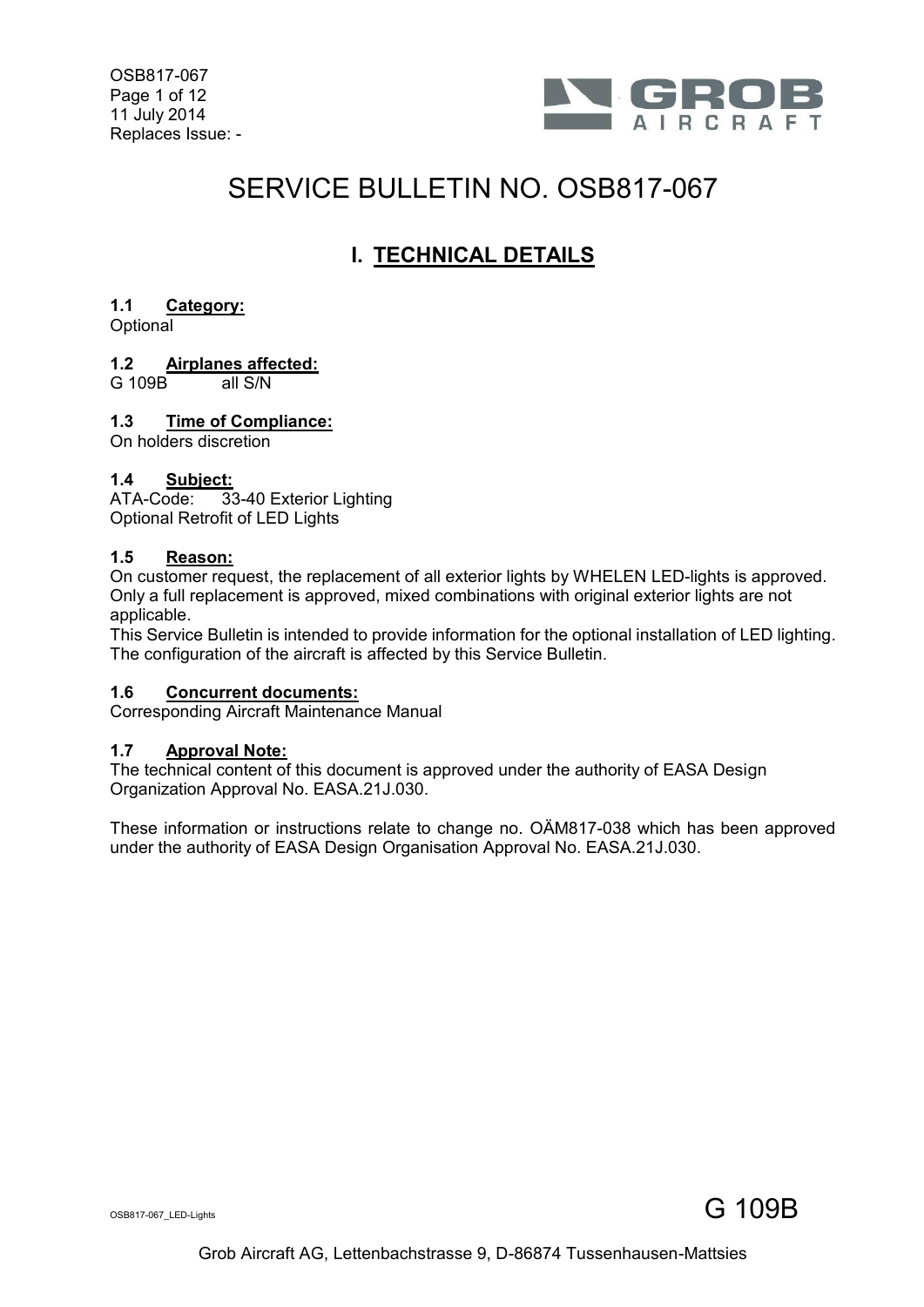OSB817-067 Page 2 of 12 11 July 2014 Replaces Issue: -



#### **1.8 Accomplishment/ Instructions**

**Note:** The AMM references in this Service Bulletin are for RAF Vigilant aircraft. For other aircraft, use the corresponding AMM.

#### **Part A (Landing Light):**

- 1.8.1 Ensure that the aircraft is safe for parking, refer to AP 101G-1101-1 Chap. 8.
- 1.8.2 Make the aircraft electrically safe, refer to AP 101G-1101-126 Chap.55 Paragraph 8.
- 1.8.3 Remove the upper and lower cowling.



Figure 1 Assembly of original landing light

- <span id="page-1-0"></span>1.8.4 Remove the two terminal screws (refer to [Figure 1,](#page-1-0) item A) and discard them. Release the electrical loom.
- <span id="page-1-2"></span>1.8.5 Remove and keep the four slotted screws (refer to [Figure 1,](#page-1-0) item B) that attach the landing light to the cowling. Remove the landing light from the cowling.
- <span id="page-1-1"></span>1.8.6 Remove and keep the four screws, spacers and nuts (refer to [Figure 1,](#page-1-0) items C) that attaches the clamps to the landing light.
- 1.8.7 Remove the original landing light.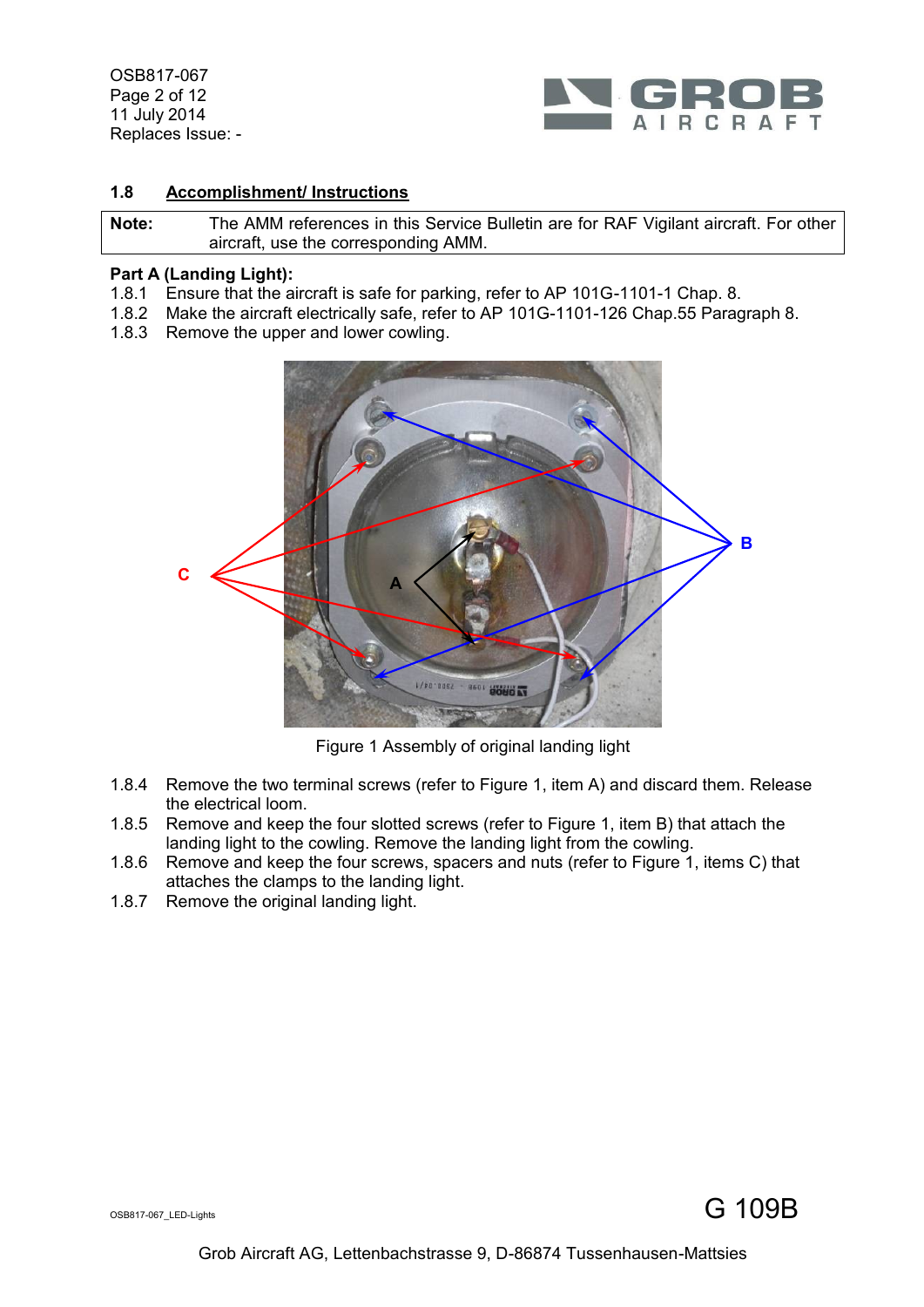OSB817-067 Page 3 of 12 11 July 2014 Replaces Issue: -



1.8.8 Assemble the clamps with the new LED landing light (Item [1](#page-9-0) of List 2.2). Turn the rear metal plate by 90° counter clockwise to align with the key of the landing light. Use the four screws, spacer of step [1.8.6](#page-1-1) with new nuts (Item [15](#page-9-1) of List 2.2). Refer to [Figure](#page-2-0) 2.



Figure 2 Assembly of LED Landing Light

- <span id="page-2-0"></span>1.8.9 Install the assembly to the cowling with the four screws of step [1.8.5.](#page-1-2) Make sure that the "TOP"-Note on the front of the glass is at the top.
- 1.8.10 Connect the electrical connectors to new landing light (cable LA 25E16 to the "+14V" pole and LA 26E16N to the "GND" pole).
- 1.8.11 Install the upper and lower cowling to the aircraft.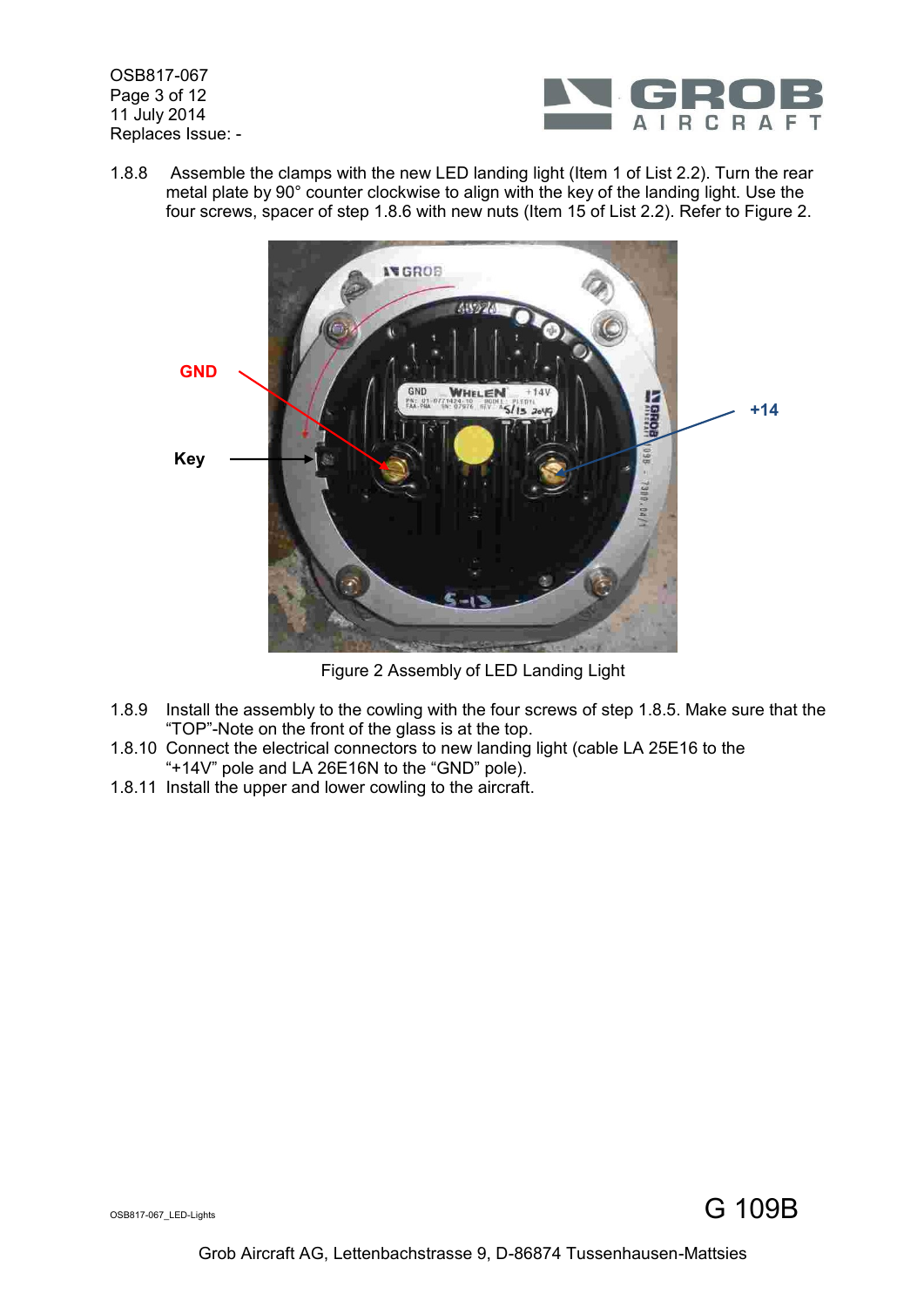OSB817-067 Page 4 of 12 11 July 2014 Replaces Issue: -



#### **Part B (Position/Anti Collision Lights):**

- 1.8.12 Do the steps [1.8.13](#page-3-0) thru [1.8.31](#page-6-0) on the two wings to exchange the left and right wingtip Position/Anti Collision Lights.
- <span id="page-3-0"></span>1.8.13 Remove the cover of the position light at the wingtip. Keep all the screws (refer to [Figure](#page-3-1)  [3,](#page-3-1) item A).



Figure 3 Wingtip

<span id="page-3-1"></span>1.8.14 Remove the retainer mounting screw from the original Position/Anti Collision Light (refer to [Figure 4\)](#page-3-2) and release the light. Remove and keep all the 3 screws from light base plate. Carefully remove the Position/Anti Collision Lights assembly and disconnect both electrical connectors.



Figure 4 View to the original Position/Anti-Collision Light

<span id="page-3-2"></span>1.8.15 Carefully remove and keep the reflector from wingtip (refer to [Figure 3,](#page-3-1) item B). 1.8.16 Carefully remove the remaining adhesive from the reflector and the wingtip.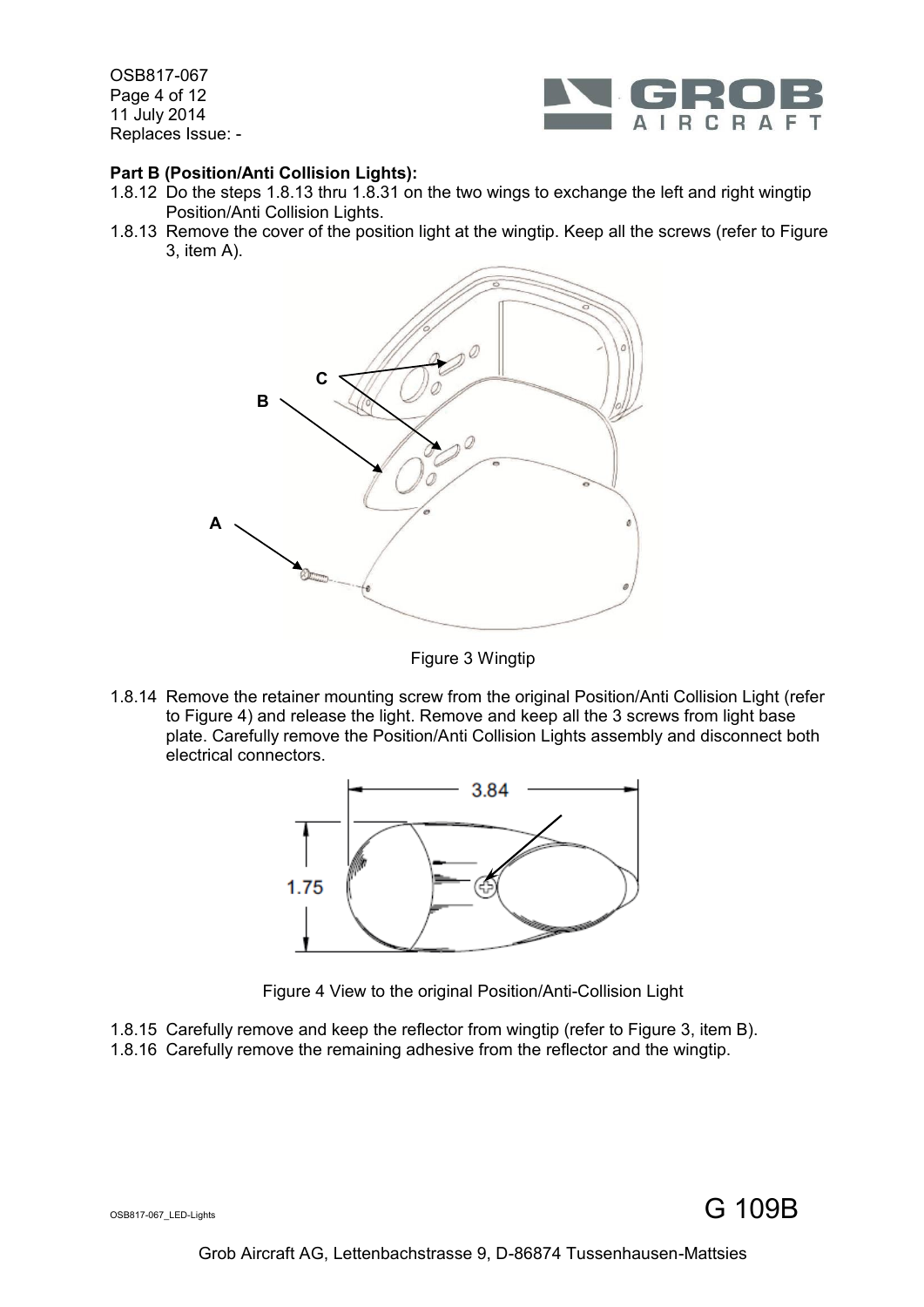OSB817-067 Page 5 of 12 11 July 2014 Replaces Issue: -



- 1.8.17 Remove all electrical connections (two or three, depending on the power supply type) at Strobe Power Supply which is located inside the wing behind the reflector.
- 1.8.18 Remove the two nuts at the strobe power supply plate (refer to [Figure 5,](#page-4-0) item A).
- 1.8.19 Remove the two ring terminal that attaches the wires to the bolts. Lift the power supply together with the plate over the two bolts and pull it out. Refer to [Figure 5,](#page-4-0) blue arrows. Carefully remove the power supply unit from the wing through the access hole.



Figure 5 Steps to remove Strobe Power Supply, type with 2 connectors shown

<span id="page-4-0"></span>

Figure 6 Power Supply with 3 connectors

<span id="page-4-1"></span>1.8.20 Discard the Power Supply with the mounting plate and all loose cables.

## $\mathsf{S}_{\mathsf{S}\mathsf{B}\mathsf{B}\mathsf{17}\mathsf{-067}\_\mathsf{L}\mathsf{I}\mathsf{g}\mathsf{h}\mathsf{t}\mathsf{s}}$  G  $\mathsf{109B}$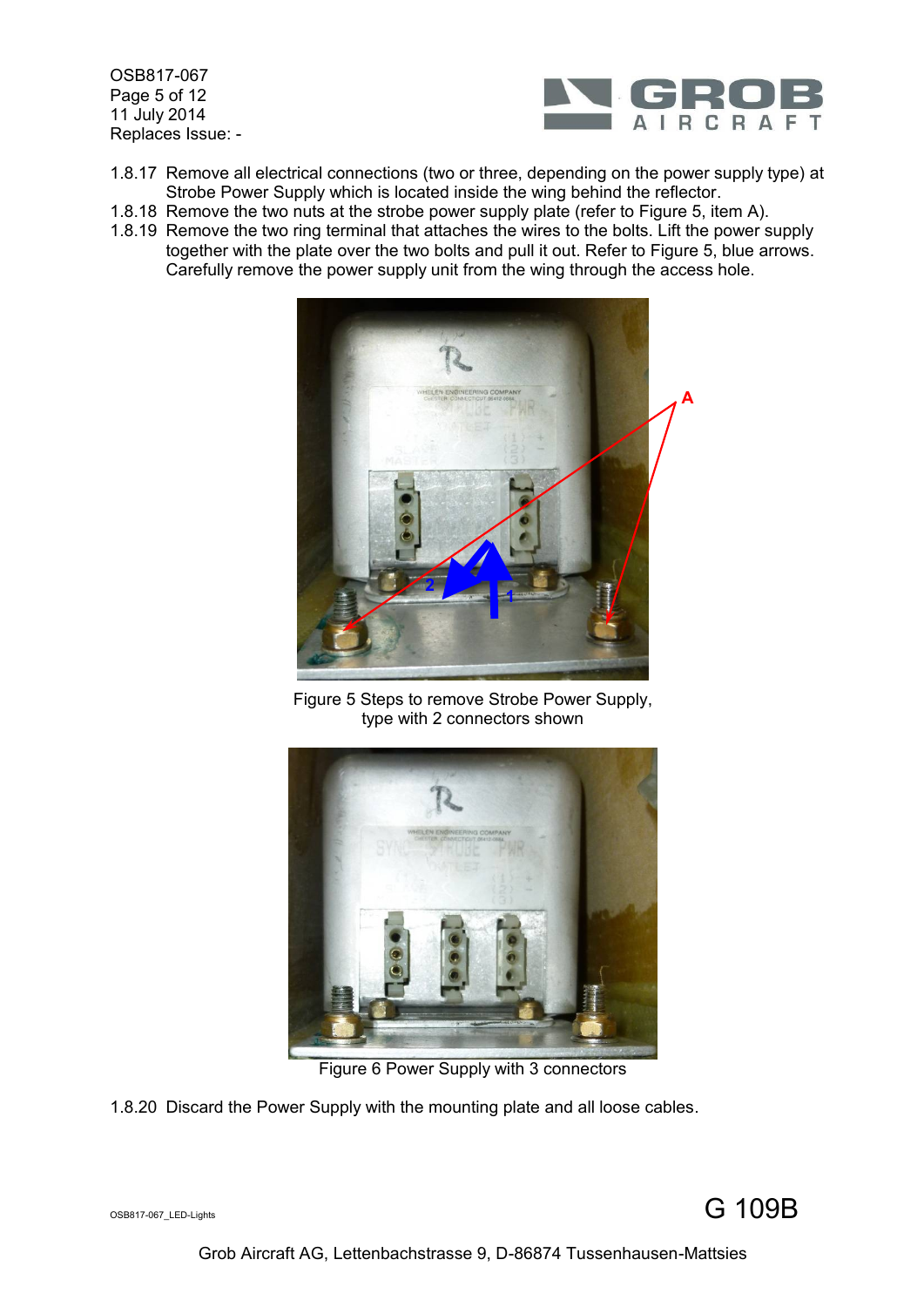OSB817-067 Page 6 of 12 11 July 2014 Replaces Issue: -



- 1.8.21 Cut the two ring terminals from the wires that were attached to the bolt of the power supply. Strip the two cables. Crimp a Pin (Item [9](#page-9-2) of List 2.2) to the cable from the shield of the power connection and insulate it with a plug (Item [5](#page-9-3) of List [2.2\)](#page-9-4). Crimp a Socket (Item [11](#page-9-5) of List [2.2\)](#page-9-4) to Cable from 4LA-a connection and insulate it with a receptacle (Item [7](#page-9-6) of List [2.2\)](#page-9-4).
- 1.8.22 If necessary to reduce free cable length, use cable ties (Item [19](#page-9-7) of List [2.2\)](#page-9-4), refer to [Figure 7.](#page-5-0)



Figure 7 Shield-ground connection at wingtip.

- <span id="page-5-0"></span>1.8.23 If there are 3 connectors at the strobe power supply (refer to [Figure 6\)](#page-4-1), continue as follows:
	- Right wing: Cut the connectors from cables LA 39JR16, LA 40JR16N and LA 49JR16.
		- Left wing: Cut the connectors from cables LA 35JL16, LA 36JL16N and LA 47JL16.
	- Strip the cables, crimp Pin (Item [10](#page-9-8) of List [2.2\)](#page-9-4) onto each cable and pin it into Plug (Item [6](#page-9-9) of List [2.2\)](#page-9-4), refer to [Table 1.](#page-5-1)

| Cable right wing (24LA-a) | Cable left wing (23LA-a) | Pin |
|---------------------------|--------------------------|-----|
| LA 39JR16                 | LA 35JL16                |     |
| <b>LA 40JR16N</b>         | <b>LA 36JL16N</b>        |     |
| LA 49JR16                 | LA 47JL16                |     |

Table 1 Connection of Cables

- <span id="page-5-1"></span>1.8.24 Make sure to have access to the two connectors after installation of the reflector.
- 1.8.25 Bond the removed reflector to wingtip with silicone sealant (Item [18](#page-9-10) of List 2.2).
- 1.8.26 Connect the new Position/Anti-Collision Lights to the connectors of the aircraft:
	- Right wing: Green Position Light, P/N 109B-9431 (Item [2](#page-9-11) of List 2.2)<br>- Left wing: Red Position Light, P/N 109B-9432 (Item 3 of List 2 2)
		- Left wing: Red Position Light, P/N 109B-94[3](#page-9-12)2 (Item 3 of List 2.2).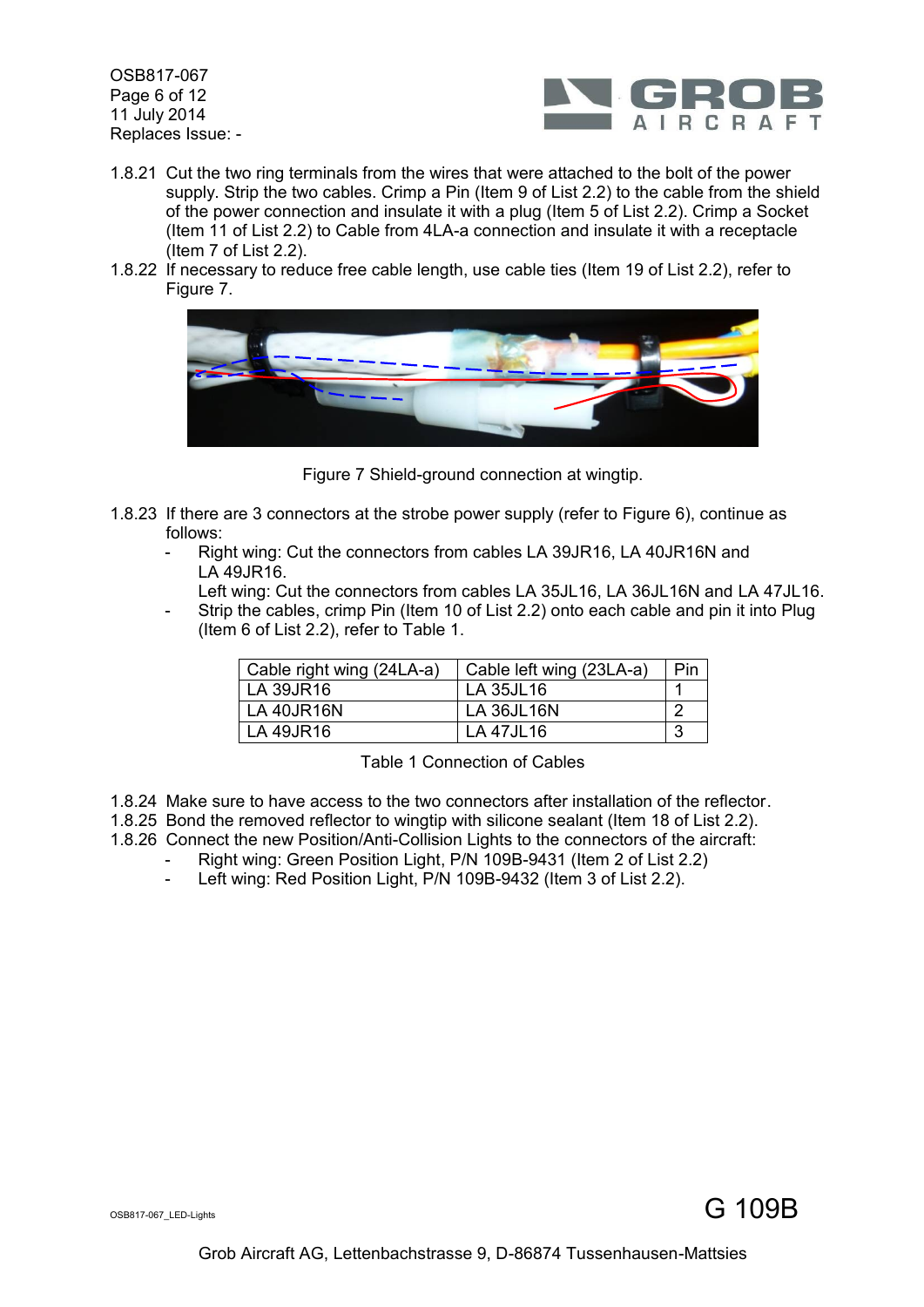OSB817-067 Page 7 of 12 11 July 2014 Replaces Issue: -



1.8.27 Disassemble the new Position/Anti Collision Lights:

- Remove the Phillips head screw [\(Figure 8,](#page-6-1) item A) and the lens retainer. Carefully remove the lens from the light assembly.
- **Caution:** Do not touch the LEDs with fingers or sharp objects. This can cause damage to the unit.
	- Remove and keep the three Phillips head screws that attach the baseplate to the light assembly [\(Figure 8,](#page-6-1) item B). Remove the light assembly [\(Figure 8,](#page-6-1) item C) from the baseplate [\(Figure 8,](#page-6-1) item D).



Figure 8 Structure of wingtip Position/Anti-Collision Lights

- <span id="page-6-1"></span>1.8.28 Attach the baseplate to the wingtip with the three screws of the original baseplate.
- 1.8.29 Attach the light assembly to the baseplate with the three screws. Make sure that all leads are clear of any obstructions. Make sure that the drain hole points down.
- 1.8.30 Install the lens and the lens retainer to its installed location. Make sure that the lens and the retainer are fully and properly installed. Attach the Phillips head screw and tighten it.
- <span id="page-6-0"></span>1.8.31 Install the cover of the wingtip, refer to [Figure 3.](#page-3-1)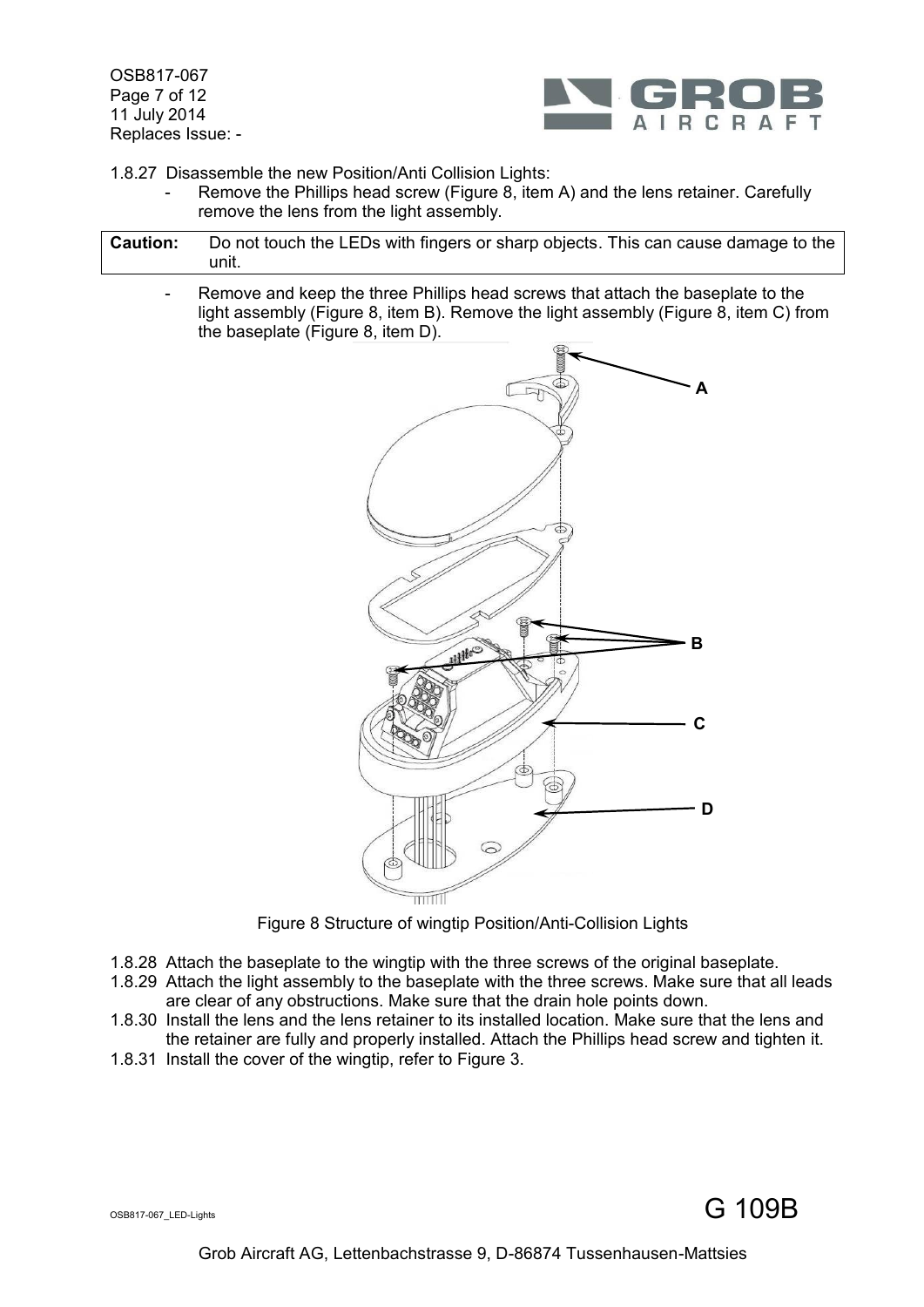OSB817-067 Page 8 of 12 11 July 2014 Replaces Issue: -



#### **Part C (Tail Light):**

- 1.8.32 Remove the tailplane, refer to AP 101G-1101-1 Chap. 8 Paragraph 11
- 1.8.33 Remove the Rudder, refer to AP 101G-1101-1 Chap. 17 Paragraph 9.
- 1.8.34 Remove the elevator and the elevator trim control rod, refer to AP 101G-1101-1 Chap. 19.
- 1.8.35 Remove all electrical connections at the rear Strobe Power Supply on the vertical stabilizer.
- 1.8.36 Remove the two nuts at strobe power supply. Lift the power supply together with the plate over the two bolts and pull it out.
- 1.8.37 Carefully remove the power supply unit from the vertical stabilizer through the access hole.
- 1.8.38 If there are 3 connectors at the strobe power supply, continue as follows:
	- Cut the connectors from the cables LA 42K16 and LA 43K16N and LA 50K16.
	- Strip the end of the cables. Crimp the sockets (Item [12](#page-9-13) of List [2.2\)](#page-9-4) on each cable and pin it into the receptacle (Item [8](#page-9-14) of List [2.2\)](#page-9-4), refer to [Table 2\)](#page-7-0)

| Cable            | Pin |
|------------------|-----|
| LA 42K16         |     |
| <b>LA 43K16N</b> |     |
| LA 50K16         |     |

Table 2 New connection of 15LA-A Connector

- <span id="page-7-0"></span>1.8.39 Connect the receptacle 15LA-b to the plug 15LA-a.
- 1.8.40 Attach all cables with the cable clamp, washer and a new self-locking nut (Items [13](#page-9-15) to [16](#page-9-16) of List [2.2\)](#page-9-4) to the upper bolt. Refer to [Figure 9.](#page-7-1)



Figure 9 Connection of cables and attachment of loose cables to bolt with clamp

<span id="page-7-1"></span>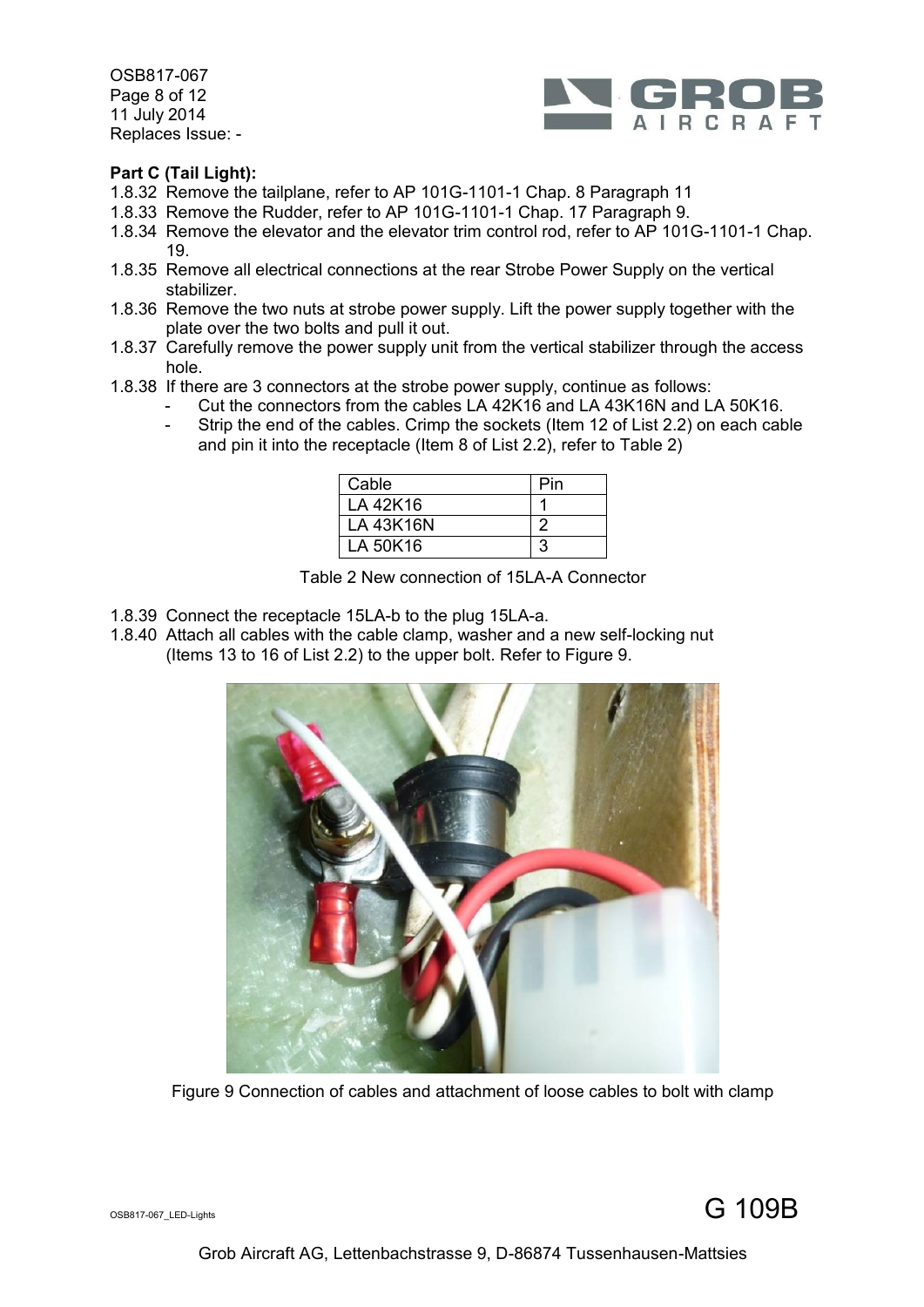OSB817-067 Page 9 of 12 11 July 2014 Replaces Issue: -



1.8.41 If necessary to reduce free cable length attach the connectors 15LA-a and 15LA-b to the aircraft frame. Use cable ties (Item [19](#page-9-7) of List [2.2\)](#page-9-4), refer to [Figure 10.](#page-8-0)



Figure 10 Connectors tied to aircraft frame

- <span id="page-8-0"></span>1.8.42 Remove and discard the original tail light with the two self-tapping screws from the rudder.
- 1.8.43 Connect the new tail position/anti-collision light (Item [4](#page-9-17) of List [2.2\)](#page-9-4) to the electrical connections at the rudder.
- 1.8.44 Discard the two original attaching screws of the light.
- 1.8.45 Attach the new tail light to the vertical stabilizer with 2 new self-tapping screws (Items [17](#page-9-18) of List [2.2\)](#page-9-4). Make sure that the arrow on the label points up. Make sure that all leads are clear of any obstructions. Seal the light base to aircraft, use silicone sealant (Item [18](#page-9-10) of List 2.2). Do not seal the drain hole or the back of the unit.
- 1.8.46 Do a rudder balancing to make sure that the weight and moment is within the limits, refer to AMM.
- 1.8.47 Install the elevator and the elevator trim control rod, refer to AP 101G-1101-1 Chap. 19.
- 1.8.48 Install the Rudder, refer to AP 101G-1101-1 Chap. 17 Paragraph 10.
- 1.8.49 Install the Tailplane, refer to AP 101G-1101-1 Chap. 8 Paragraph 9.
- 1.8.50 Do a function / interference test, refer to Appendix 1.
- 1.8.51 Do an aircraft weighing.
- 1.8.52 Release aircraft into service according to national requirements.

#### **1.9 Repetitive Actions**

None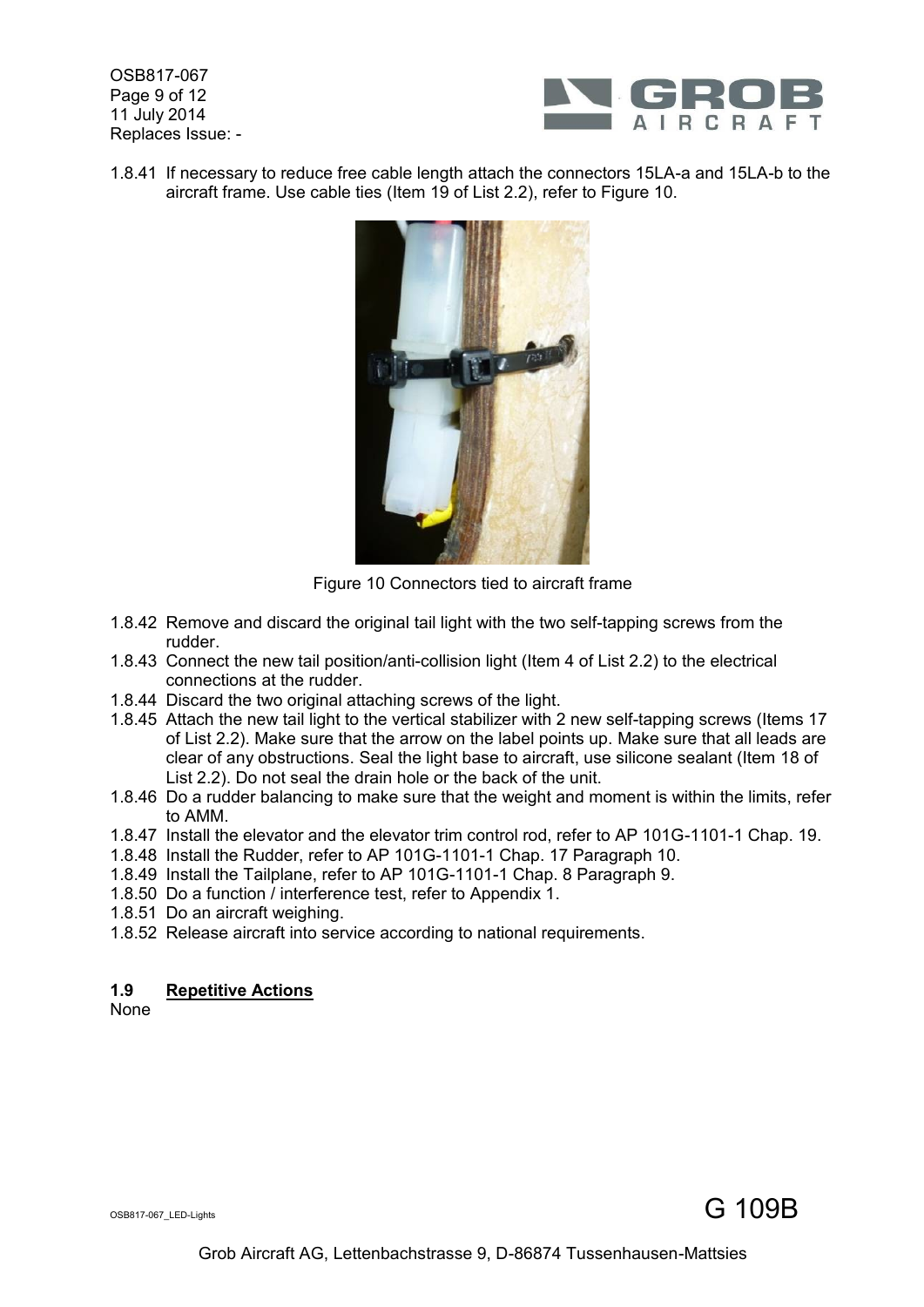OSB817-067 Page 10 of 12 11 July 2014 Replaces Issue: -



## **II. PLANNING INFORMATION**

#### **2.1 Weight and CG**

The weight and balance of the aircraft is affected. An aircraft weighing has to be performed.

#### <span id="page-9-4"></span>**2.2 Material and Availability**

<span id="page-9-17"></span><span id="page-9-14"></span><span id="page-9-12"></span><span id="page-9-11"></span><span id="page-9-9"></span><span id="page-9-8"></span><span id="page-9-6"></span><span id="page-9-3"></span><span id="page-9-2"></span><span id="page-9-0"></span>

| Item           | P/N                       | <b>Description</b>   | Qty. / A/C     |
|----------------|---------------------------|----------------------|----------------|
|                | 01-0771424-10             | PLED1L Landing Light |                |
| $\overline{2}$ | 109B-9431                 | RH Wingtip LED Green |                |
| 3              | 109B-9432                 | LH Wingtip LED Red   |                |
| 4              | 109B-9433                 | Tail LED Light       | 1              |
| 5              | 1-480350-0                | Plug (1-pole)        | $\overline{2}$ |
| 6              | 1-480305-0                | Plug (3-pole)        | $2^*$          |
| $\overline{7}$ | 1-480349-0                | Receptacle (1-pole)  | $\overline{2}$ |
| 8              | 1-480303-0                | Receptacle (3-pole)  | 1              |
| 9              | 163558-2                  | Pin (size #22)       | $\overline{2}$ |
| 10             | 163307-2                  | Pin (size #16)       | 6*             |
| 11             | 163557-2                  | Socket (size #22)    | $\overline{2}$ |
| 12             | 163306-2                  | Socket (size #16)    | 3              |
| 13             | DIN3016-1-D1-10x12-W4-NBR | Cable Clamp          | 1              |
| 14             | DIN 985-M5-A2             | Self-locking Nut     | 1              |
| 15             | DIN 985-M4-A2             | Self-locking Nut     | 4              |
| 16             | DIN 9021-5.3 A2           | Washer               | 1              |
| 17             | DIN 7981-A2-2.9x25        | Screw, Self-Tapping  | $\overline{2}$ |
| 18             | Commercial, e.g. GS513057 | Silicone sealant     | As req.        |
| 19             | Commercial, e.g. GS510009 | Cable Tie            | As req.        |

<span id="page-9-18"></span><span id="page-9-16"></span><span id="page-9-15"></span><span id="page-9-13"></span><span id="page-9-10"></span><span id="page-9-7"></span><span id="page-9-5"></span><span id="page-9-1"></span>\*) Only needed when there are three connectors at Strobe Power Supply.

#### **2.3 Special Tools**

N/A

**2.4 Labor costs**

N/A

**2.5 Reference documents**

N/A

- **2.6 Credit**
- N/A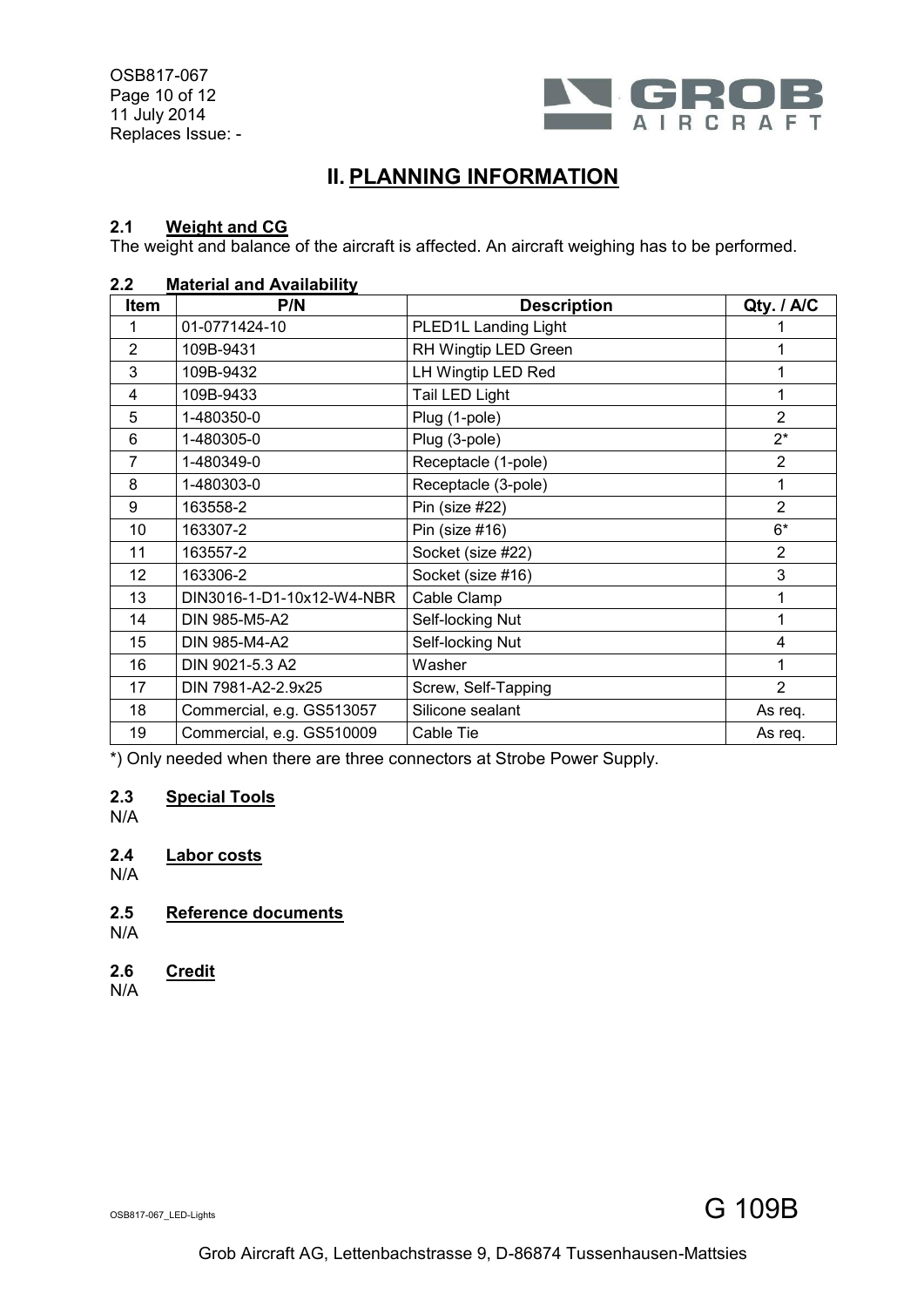OSB817-067 Page 11 of 12 11 July 2014 Replaces Issue: -



### **III. REMARKS**

The instructions in paragraph 1.8 have to be accomplished and certified in the logbook by authorized staff:

- in EASA countries according to Article 5 VO EG 2042/03 (VO EG 1056/2008) Appendix III -Part 66
- in non-EASA countries according to national regulations with respect to maintenance.

If you have sold your aircraft in the meantime, we kindly ask you to forward this information to the new owner and to provide us with the name and address of the new owner as well as with the respective serial number.

For questions and assistance please contact:

|         | Product Support,                 |
|---------|----------------------------------|
| phone:  | +49 8268 998105                  |
| fax:    | +49 8268 998200                  |
| e-mail: | productsupport@grob-aircraft.com |